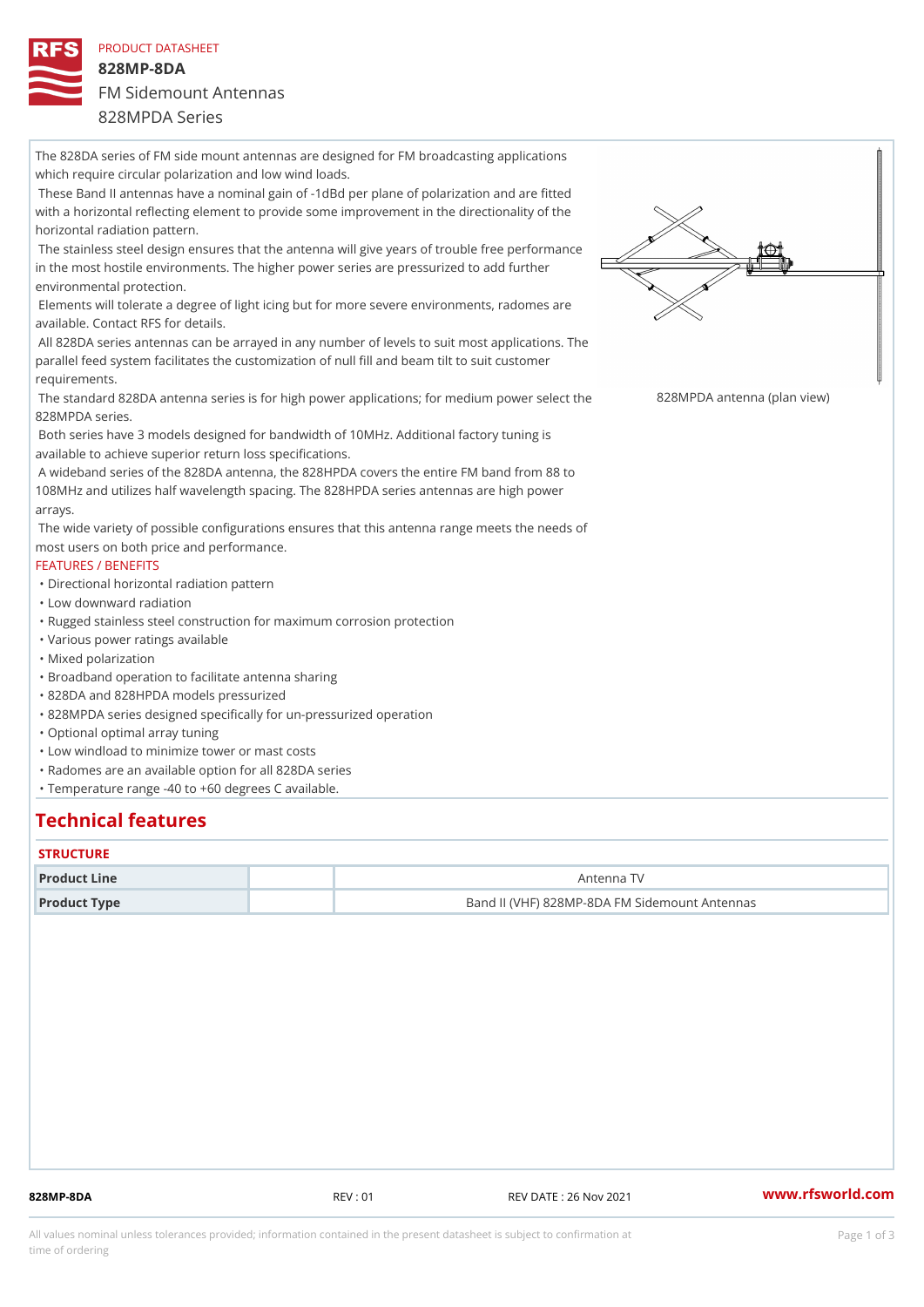## PRODUCT DATASHEET 828MP-8DA FM Sidemount Antennas 828MPDA Series

| ELECTRICAL SPECIFICATIONS                                                                                   |                         |                                                                                                                                                                                          |
|-------------------------------------------------------------------------------------------------------------|-------------------------|------------------------------------------------------------------------------------------------------------------------------------------------------------------------------------------|
| Frequency Range                                                                                             | MHz                     | $88 - 108$                                                                                                                                                                               |
| Operating Frequency RangeMHz                                                                                |                         | $88 - 98$<br>$94 - 104$<br>$98 - 108$                                                                                                                                                    |
| Polarization                                                                                                |                         | Circular                                                                                                                                                                                 |
| Gain per Plane of Polarizat doBnd                                                                           |                         | 8.55                                                                                                                                                                                     |
| Return Loss                                                                                                 | d <sub>B</sub>          | 20 Note 1                                                                                                                                                                                |
| Power Rating                                                                                                | k W                     | 13.5                                                                                                                                                                                     |
| Input/Power Rating Comment                                                                                  |                         | Power ratings are for single input models. Dual input cavity versid<br>ratings. Contact RFS for details. Connector types and impedand<br>customer requirements, contact RFS for details. |
| Impedance (unbalanced)                                                                                      | $\odot$                 | 50                                                                                                                                                                                       |
| MECHANICAL SPECIFICATIONS                                                                                   |                         |                                                                                                                                                                                          |
| Number of Levels                                                                                            |                         | 8                                                                                                                                                                                        |
| Input Connector                                                                                             |                         | Single element 7-16 DIN<br>Array 7-16 DIN<br>$7/8$ " EIA<br>$1 - 5/8$ $EIA$                                                                                                              |
| Mounting (Standard)                                                                                         | $mm$ (in)               | Brackets for 60mm (2-3/8") pole mount                                                                                                                                                    |
| Effective Area Front (full<br>antenna) No Ice                                                               | $m2$ (ft <sup>2</sup> ) | 0.05 (0.54) Single Bay                                                                                                                                                                   |
| Effective Area Front (full<br>antenna) with $12.5$ mm $(0.5$ " $\dot{m}$ <sup>2</sup> $(ft2)$<br>Radial Ice |                         | 0.05 (0.54) Single Bay                                                                                                                                                                   |
| Effective Area Side (full antenna)<br>No Ice                                                                |                         | 0.19 (2.04) Single Bay                                                                                                                                                                   |
| Effective Area Side (full antenna)<br>12.5mm (0.5") Radial Ice                                              |                         | 0.19 (2.04) Single Bay                                                                                                                                                                   |
| Weight                                                                                                      | kg(lb)                  | 12 (27) Single Bay                                                                                                                                                                       |
| PACKAGING INFORMATION                                                                                       |                         |                                                                                                                                                                                          |
| Shipping Weight, Kg (lb)                                                                                    | kg(lb)                  | 12()                                                                                                                                                                                     |
|                                                                                                             |                         |                                                                                                                                                                                          |

828MP-8DA REV : 01 REV DATE : 26 Nov 2021 [www.](https://www.rfsworld.com)rfsworld.com